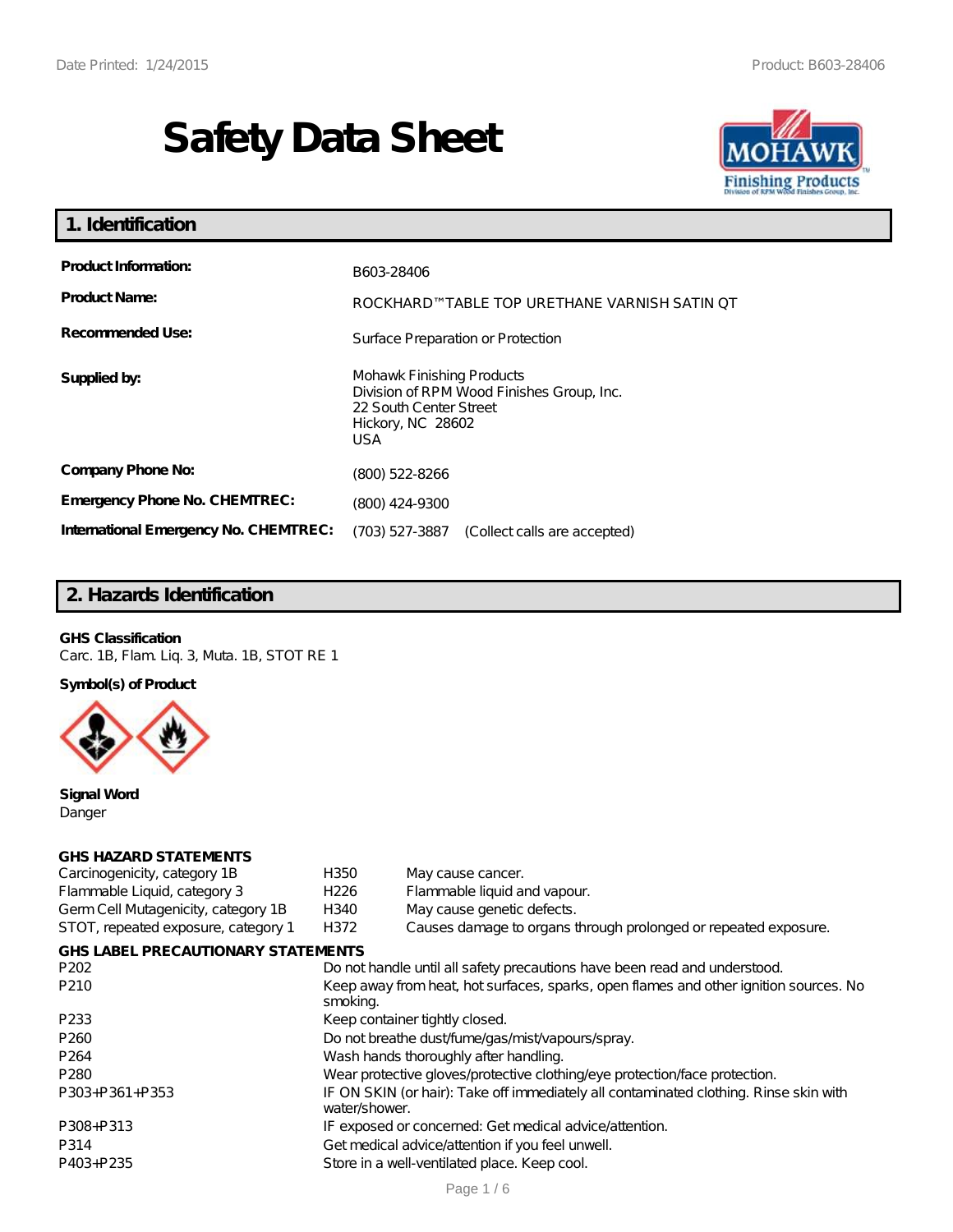| P405                                    | Store locked up.                                              |  |  |  |
|-----------------------------------------|---------------------------------------------------------------|--|--|--|
| <b>GHS SDS PRECAUTIONARY STATEMENTS</b> |                                                               |  |  |  |
| P <sub>240</sub>                        | Ground/bond container and receiving equipment                 |  |  |  |
| P <sub>241</sub>                        | Use explosion-proof electrical/ventilating/lighting/equipment |  |  |  |
| P <sub>242</sub>                        | Use only non-sparking tools.                                  |  |  |  |
| P <sub>243</sub>                        | Take precautionary measures against static discharge.         |  |  |  |
| P <sub>270</sub>                        | Do noteat, drink or smoke when using this product             |  |  |  |
|                                         |                                                               |  |  |  |

## **3. Composition/Information on ingredients**

| CAS-No.        | Wt %        | GHS Symbols       | <b>GHS Statements</b>    |
|----------------|-------------|-------------------|--------------------------|
| 98-56-6        | 25-50       | GHS <sub>02</sub> | H <sub>226</sub>         |
| 8052-41-3      | 10-25       | GHSO2-GHSO8       | H224-304-340-350-372     |
| $96-29-7$      | $0.1 - 1.0$ | GHSO2-GHSO5-      | H226-302-311-317-351-318 |
|                |             | GHSO6-GHSO8       |                          |
| $100 - 41 - 4$ | $0.1 - 1.0$ | GHSO2-GHSO7-      | H225-304-332-373         |
|                |             | GHSO <sub>8</sub> |                          |
| 64742-47-8     | $0.1 - 1.0$ |                   | H331-304                 |
|                |             |                   | GHSO6-GHSO8              |

The text for GHS Hazard Statements shown above (if any) is given in the "Other information" Section.

## **4. First-aid Measures**



FIRST AID - EYE CONTACT: IF IN EYES: Rinse cautiously with water for several minutes. Remove contact lenses, if present and easy to do. Continue rinsing. If eye irritation persists: Get medical advice/attention.

FIRST AID - SKIN CONTACT: IF ON SKIN (or hair): Take off immediately all contaminated clothing. Rinse skin with water/shower.

FIRST AID - INGESTION: IF SWALLOWED: rinse mouth. Do NOT induce vomiting. IF exposed or if you feel unwell: Call a POISON CENTER or doctor/physician.

FIRST AID - INHALATION: IF INHALED: If breathing is difficult, remove victim to fresh air and keep at rest in a position comfortable for breathing. IF exposed or if you feel unwell: Call a POISON CENTER or doctor/physician.

## **5. Fire-fighting Measures**

## **6. Accidental Release Measures**

## **7. Handling and Storage**



### **8. Exposure Controls/Personal Protection**

| Ingredients with Occupational Exposure Limits |                      |                       |                     |                         |  |
|-----------------------------------------------|----------------------|-----------------------|---------------------|-------------------------|--|
| <b>Chemical Name</b>                          | <b>ACGIH TLV-TWA</b> | <b>ACGIH-TLV STEL</b> | <b>OSHA PEL-TWA</b> | <b>OSHA PEL-CEILING</b> |  |
| p-chlorobenzotrifluoride                      | N.D.                 | N.D.                  | N.D.                | N.D.                    |  |
| aliphatic hydrocarbons                        | $100$ ppm            | N.D.                  | 500 ppm             | N.D.                    |  |
| methyl ethyl ketoxime                         | N.D.                 | N.D.                  | N.D.                | N.D.                    |  |
| ethylbenzene                                  | 20 ppm               | N.D.                  | $100$ ppm           | N.D.                    |  |
| aliphatic petroleum distillates               | N.D.                 | N.D.                  | N.D.                | N.D.                    |  |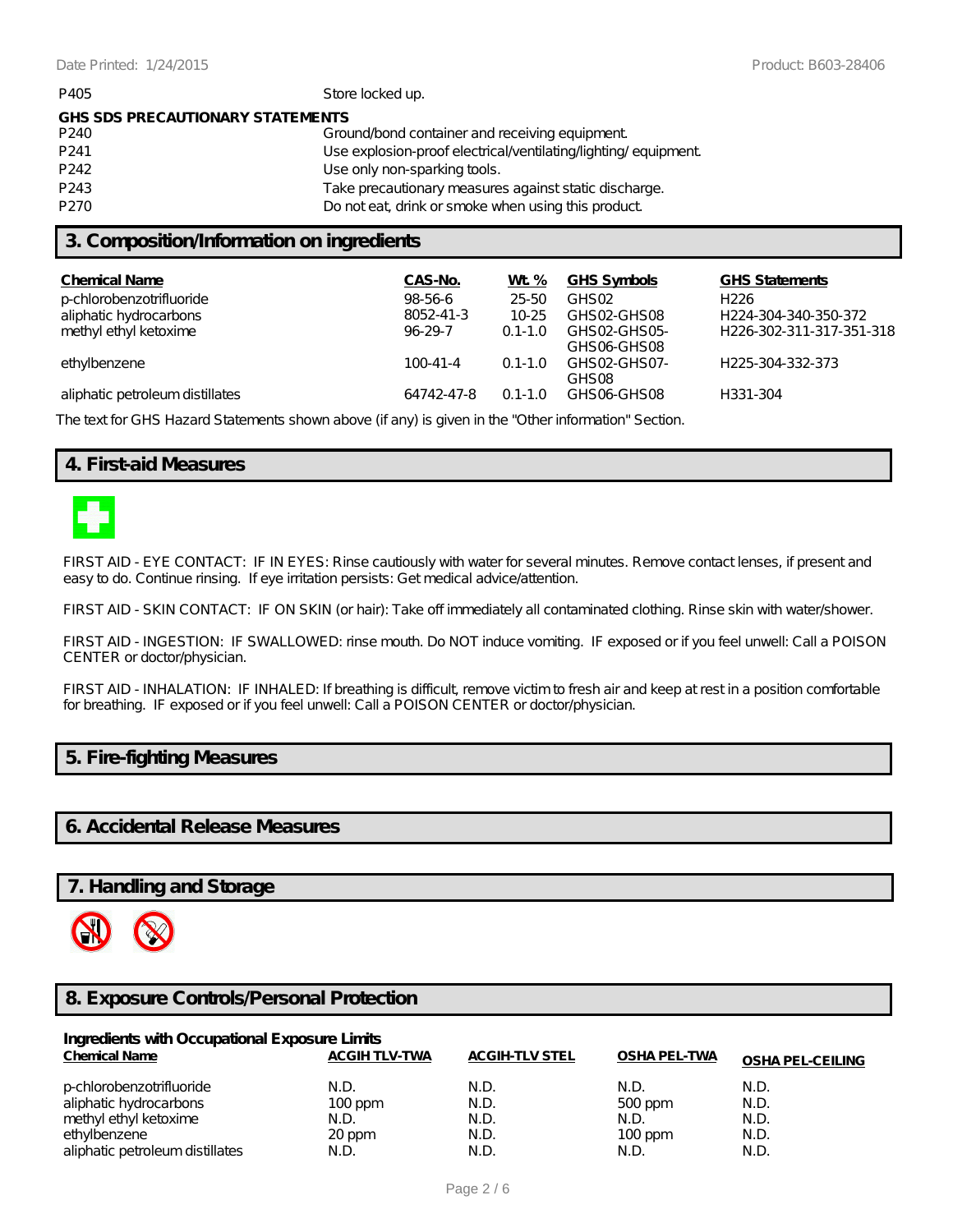**Further Advice: MEL = Maximum Exposure Limit OES = Occupational Exposure Standard SUP = Supplier's Recommendation Sk = Skin Sensitizer N.E. = Not Established N.D. = Not Determined**

#### **Personal Protection**



# **9. Physical and Chemical Properties**

| Appearance:<br>Odor:<br>Density, g/cm3:<br>Freeze Point, °F:<br>Solubility in Water:<br>Decomposition temperature, °F: | Cloudy Liquid<br>Ester-like - Sweet<br>1.067<br>Not Determined<br>Not Determined<br>Not Determined | <b>Physical State:</b><br><b>Odor Threshold:</b><br>pH:<br>Viscosity:<br>Partition Coefficient, n-octanol/<br>water: | Liquid<br>Not Determined<br>Not Determined<br>Not Determined<br>Not Determined |
|------------------------------------------------------------------------------------------------------------------------|----------------------------------------------------------------------------------------------------|----------------------------------------------------------------------------------------------------------------------|--------------------------------------------------------------------------------|
| Boiling Range, °F:                                                                                                     | $>100$ °F                                                                                          | Explosive Limits, %:                                                                                                 | Not Determined                                                                 |
| Combustibility:                                                                                                        | Supports Combustion                                                                                | Flash Point, °F:                                                                                                     | $100°$ F                                                                       |
| <b>Evaporation Rate:</b>                                                                                               | Faster than Diethyl E ther                                                                         | Auto-Ignition Temperature, °F:                                                                                       | Not Determined                                                                 |
| Vapor Density:                                                                                                         | Not Determined                                                                                     | Vapor Pressure, mmHg:                                                                                                | Not Determined                                                                 |

**N.I. = No Information**

# **10. Stability and reactivity**

## **11. Toxicological information**



**Practical Experiences**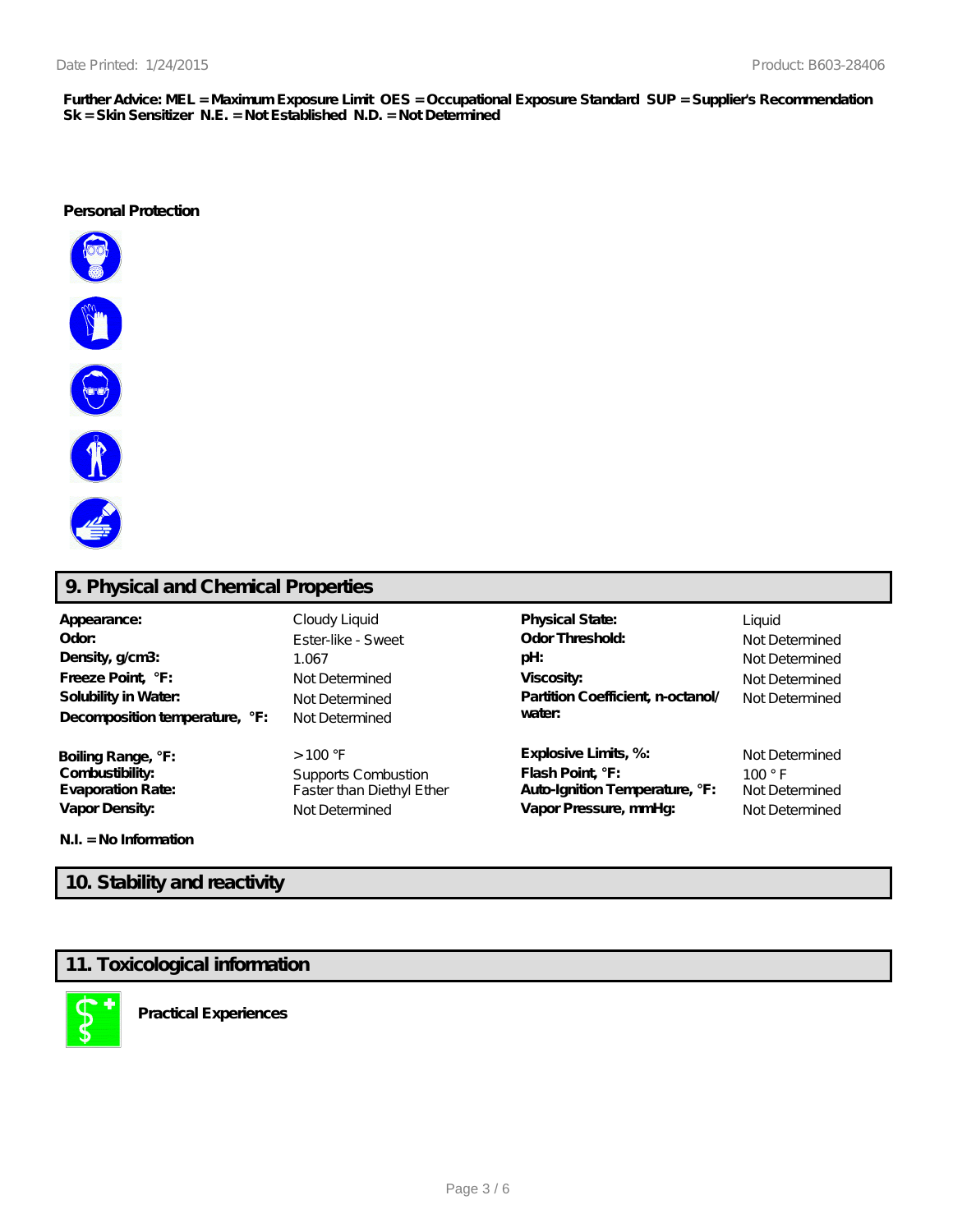**CARCINOGENICITY:** May cause cancer.

#### **PRIMARY ROUTE(S) OF ENTRY:**

**Skin Contact**

#### **Acute Toxicity Values**

**The acute effects of this product have not been tested. Data on individual components are tabulated below**

| CAS-No.    | <b>Chemical Name</b>            | Oral LD50       | Dermal LD50                       | Vapor LC50    |
|------------|---------------------------------|-----------------|-----------------------------------|---------------|
| 98-56-6    | p-chlorobenzotrifluoride        | 13000 mg/kg Rat | >2683 mg/kg Rabbit                | 33 mg/L Rat   |
| 8052-41-3  | aliphatic hydrocarbons          | >5000 mg/kg Rat | >3160 mg/kg Rat                   | 21 mg/L Rat   |
| 96-29-7    | methyl ethyl ketoxime           | 930 mg/kg Rat   | 1000 mg/kg Rabbit                 | >20 mg/L Rat  |
| $100-41-4$ | ethylbenzene                    | 3500 mg/kg Rat  | 15400 mg/kg Rabbit                | 17.2 mg/L Rat |
| 64742-47-8 | aliphatic petroleum distillates | >5000 mg/kg Rat | >2000 mg/kg Rabbit > 5.2 mg/L Rat |               |

#### **N.I. = No Information**

## **12. Ecological information**

## **13. Disposal Information**



**Product**

## **14. Transport Information**

**DOT:** COMBUSTIBLE - NOT RESTRICTED GROUND

**IATA:** ID8000, CONSUMER COMMODITY, 9

**IMDG:** LIMITED QUANTITY UN1263

## **15. Regulatory Information**

#### **U.S. Federal Regulations:**

#### **CERCLA - SARA Hazard Category**

This product has been reviewed according to the EPA 'Hazard Categories' promulgated under Sections 311 and 312 of the Superfund Amendment and Reauthorization Act of 1986 (SARA Title III) and is considered, under applicable definitions, to meet the following categories:

Fire Hazard, Chronic Health Hazard

#### **SARA SECTION 313**

This product contains the following substances subject to the reporting requirements of Section 313 of Title III of the Superfund Amendment and Reauthorization Act of 1986 and 40 CFR part 372:

#### **Chemical Name CAS-No.**

ethylbenzene 100-41-4<br>m-xvlene 108-38-3 m-xylene 108-38-3<br>
n-xylene 106-42-3 p-xylene 106-42-3 o-xylene 95-47-6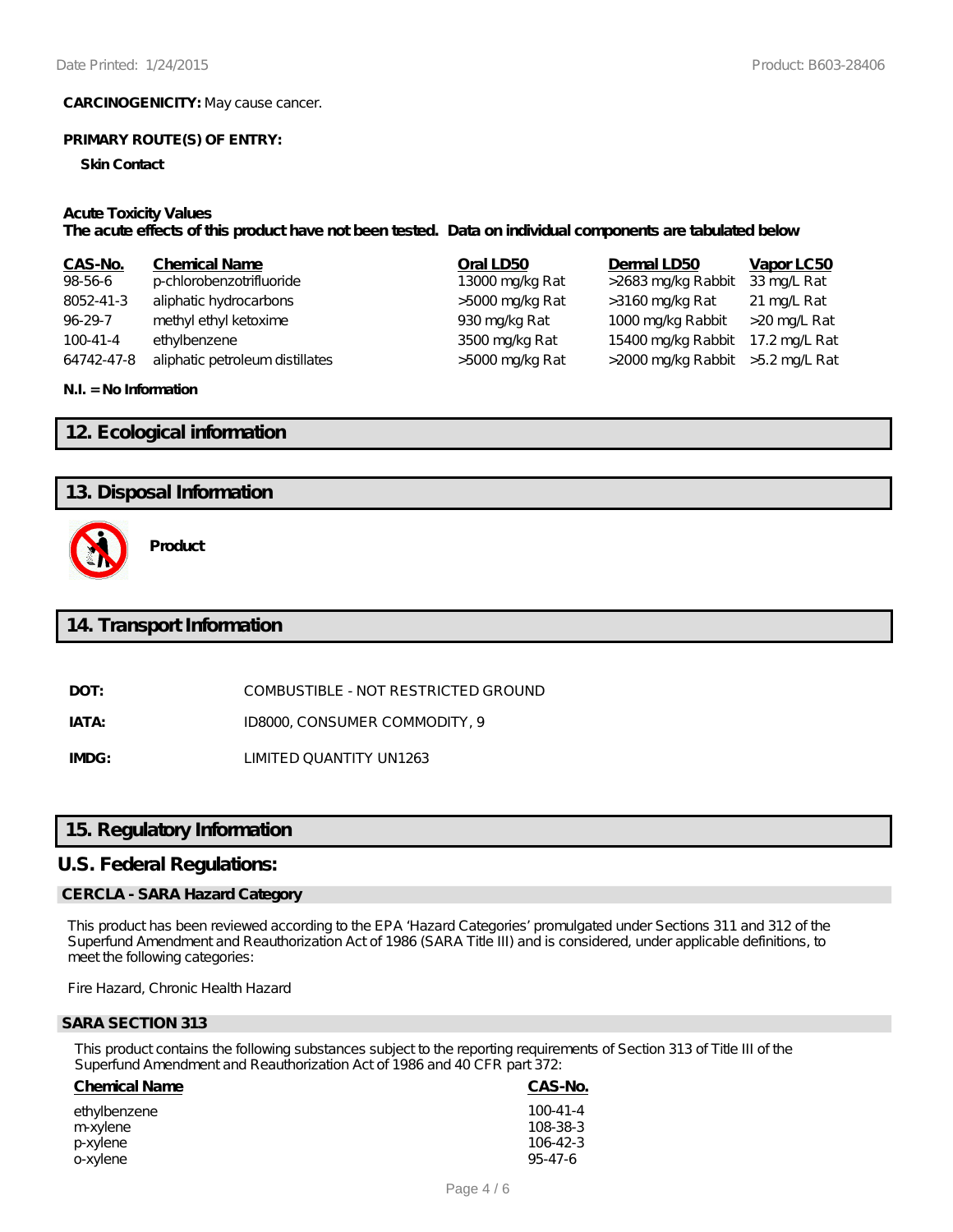| methanol               | 67-56-1       |
|------------------------|---------------|
| butanol                | $71 - 36 - 3$ |
| 1,2,4-trimethylbenzene | $95-63-6$     |
| toluene                | 108-88-3      |
| benzene                | $71 - 43 - 2$ |

### **TOXIC SUBSTANCES CONTROL ACT**

This product contains the following chemical substances subject to the reporting requirements of TSCA 12(B) if exported from the United States:

#### **Chemical Name CAS-No.**

| p-chlorobenzotrifluoride | 98-56-6 |
|--------------------------|---------|
|--------------------------|---------|

## **U.S. State Regulations:**

#### **CALIFORNIA PROPOSITION 65 CARCINOGENS**

Warning: The following ingredients present in the product are known to the state of California to cause Cancer:

| <b>Chemical Name</b> | CAS-No.        |
|----------------------|----------------|
| ethylbenzene         | $100 - 41 - 4$ |
| ethanol              | $64-17-5$      |
| benzene              | 71-43-2        |

## **CALIFORNIA PROPOSITION 65 REPRODUCTIVE TOXINS**

Warning: The following ingredients present in the product are known to the state of California to cause birth defects, or other reproductive hazards.

| <b>Chemical Name</b> | CAS-No.       |
|----------------------|---------------|
| ethanol              | $64-17-5$     |
| methanol             | $67 - 56 - 1$ |
| toluene              | 108-88-3      |
| benzene              | $71 - 43 - 2$ |

## **16. Other Information**

| <b>Revision Date:</b>  | 1/22/2015             | Supersedes Date: | NewSDS |
|------------------------|-----------------------|------------------|--------|
| Reason for revision:   | No Information        |                  |        |
| Datasheet produced by: | Regulatory Department |                  |        |
| <b>HMS Ratings:</b>    |                       |                  |        |

# **Health:** 2 **Flammability:** 2 **Reactivity:** 0 **Personal Protection:** X

**Volatile Organic Compounds, gr/ltr:** 363

#### **Text for GHS Hazard Statements shown in Section 3 describing each ingredient:**

| H <sub>224</sub> | Extremely flammable liquid and vapour.                             |
|------------------|--------------------------------------------------------------------|
| H <sub>225</sub> | Highly flammable liquid and vapour.                                |
| H <sub>226</sub> | Flammable liquid and vapour.                                       |
| H302             | Harmful if swallowed.                                              |
| H <sub>304</sub> | May be fatal if swallowed and enters airways.                      |
| H311             | Toxic in contact with skin.                                        |
| H317             | May cause an allergic skin reaction.                               |
| H318             | Causes serious eye damage.                                         |
| H331             | Toxic if inhaled.                                                  |
| H332             | Harmful if inhaled.                                                |
| H340             | May cause genetic defects.                                         |
| H350             | May cause cancer.                                                  |
| H351             | Suspected of causing cancer.                                       |
| H372             | Causes damage to organs through prolonged or repeated exposure.    |
| H373             | May cause damage to organs through prolonged or repeated exposure. |